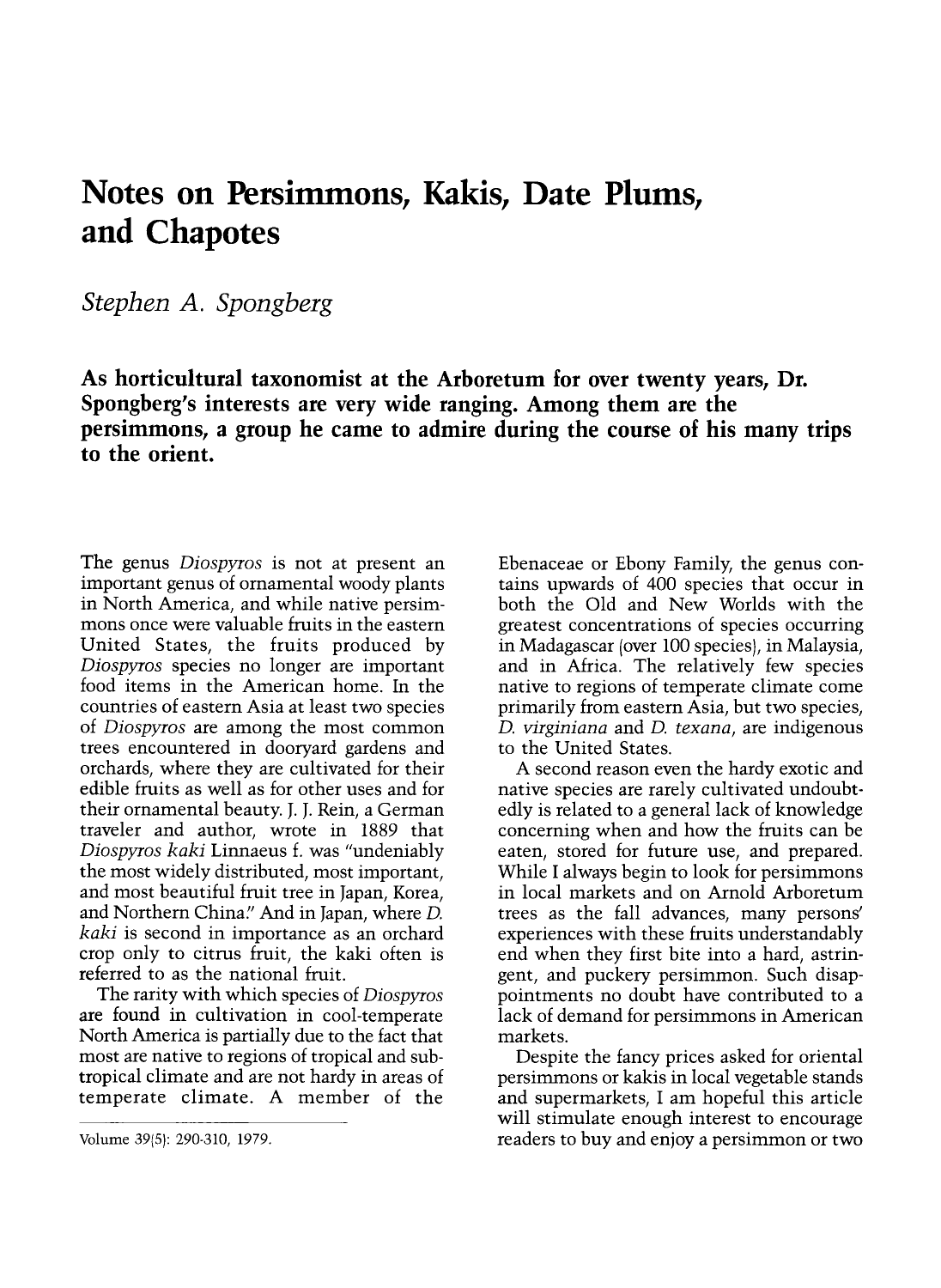

The American persimmon, Diospyros virgimana, growing at the Arnold Arboretum. Photo by Racz and Debreczy.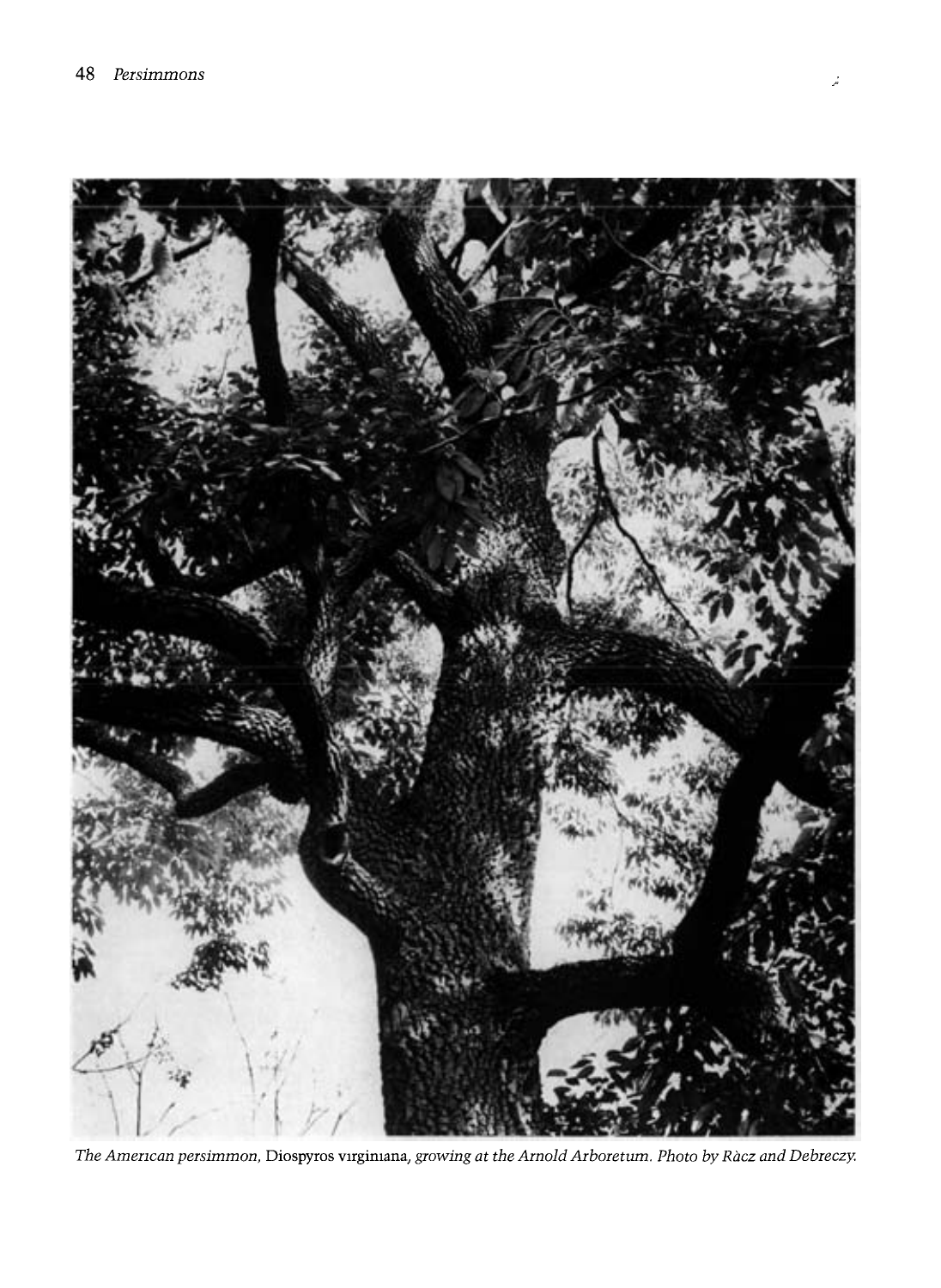and to experiment with different ways of serving, and perhaps, preserving them. If native can be gathered at little or no cost. I also am hopeful that both the oriental and American species will be more widely planted both for their fruits and as biologically interesting ornamentals.

## Characteristics of Hardy Exotic and Native Persimmons

The genus Diospyros, the name derived from the Greek Dios, of Zeus or of Jove, and pyros, grain, in allusion to the sweet fruits fit for the gods, consists of trees and shrubs, and while some are evergreen plants, all of the species considered below are deciduous. The wood of the majority of species is very hard with a watery sap, and the heart wood is often blackish. The heart wood of several of the tropical species, especially that of D. ebenum Koenig ex Retzius, is the source of ebony, a hard, black wood often used for piano keys and for other inlaid cabinetry work and undoubtedly the most widely known product of this otherwise little-known genus....

The sexuality of persimmon trees and the production of persimmon fruits are poorly understood and in need of further detailed study. From what is known, persimmons are a biologically intriguing example of a variable and complex reproductive system. In general, the staminate and carpellate flowers are restricted to different individual plants, and the species is classified as dioecious (i.e., two households, male and female individuals separated). However, in some instances, flowers of both sexes occur on a single individual plant, a few branchlets of an otherwise carpellate tree bearing staminate flowers or vice versa. Under these circumstances the species is said to be monoecious (i.e., one household, separate male and female flowers on the same plant). Yet another added complexity in Diospyros is that some plants consistently produce flowers of both sexes, but others change from year to year, producing flowers of both sexes in one year, but not in

another. In still other, rarer instances, a few perfect flowers, that is, flowers that contain both functional male and female parts, may occur on staminate or carpellate plants or on plants producing both carpellate and staminate flowers.

Flowering occurs in late spring and early summer, usually during late May and June in the Arnold Arboretum, and swarms of small honey bees have been noted to work the flowers during this period. Due to their small size, their nodding position in the leaf axils, and also because of their greenish and whitish to yellowish color, flowers of Diospyros are often unnoticed, and it may be only the activity of large numbers of insects visiting the flowers for pollen or nectar or both that draws attention to the fact the trees are in flower.

Initially green, hard, and with their high tannin content, extremely astringent, the fruits and their subtending calyces increase in size as the season progresses and gradually assume their mature color and texture. Depending on the cultivar, the fruits may ripen any time between July and December or even February, and contrary to some reports, frost apparently is not necessary to reduce astringency or to hasten ripening. As a matter of fact, some cultivars of the oriental persimmon or kaki are sweet and edible when still green and hard, looking like, and with the texture of, green apples.

Ripe persimmons may either contain seeds or, surprisingly, be totally free of seeds. Fruits containing seeds probably result from the normal sexual process whereby the egg cells contained in the ovules of the ovary of a carpellate flower are fertilized, and seeds and fruit develop. Seedless persimmons, on the other hand, develop without fertilization. The development of fruit without fertilization and hence without seeds is known as parthenocarpy. What factors are necessary to trigger parthenocarpic development in persimmons is not known to me and constitutes another aspect of the variable and complex reproductive mechanisms of the genus.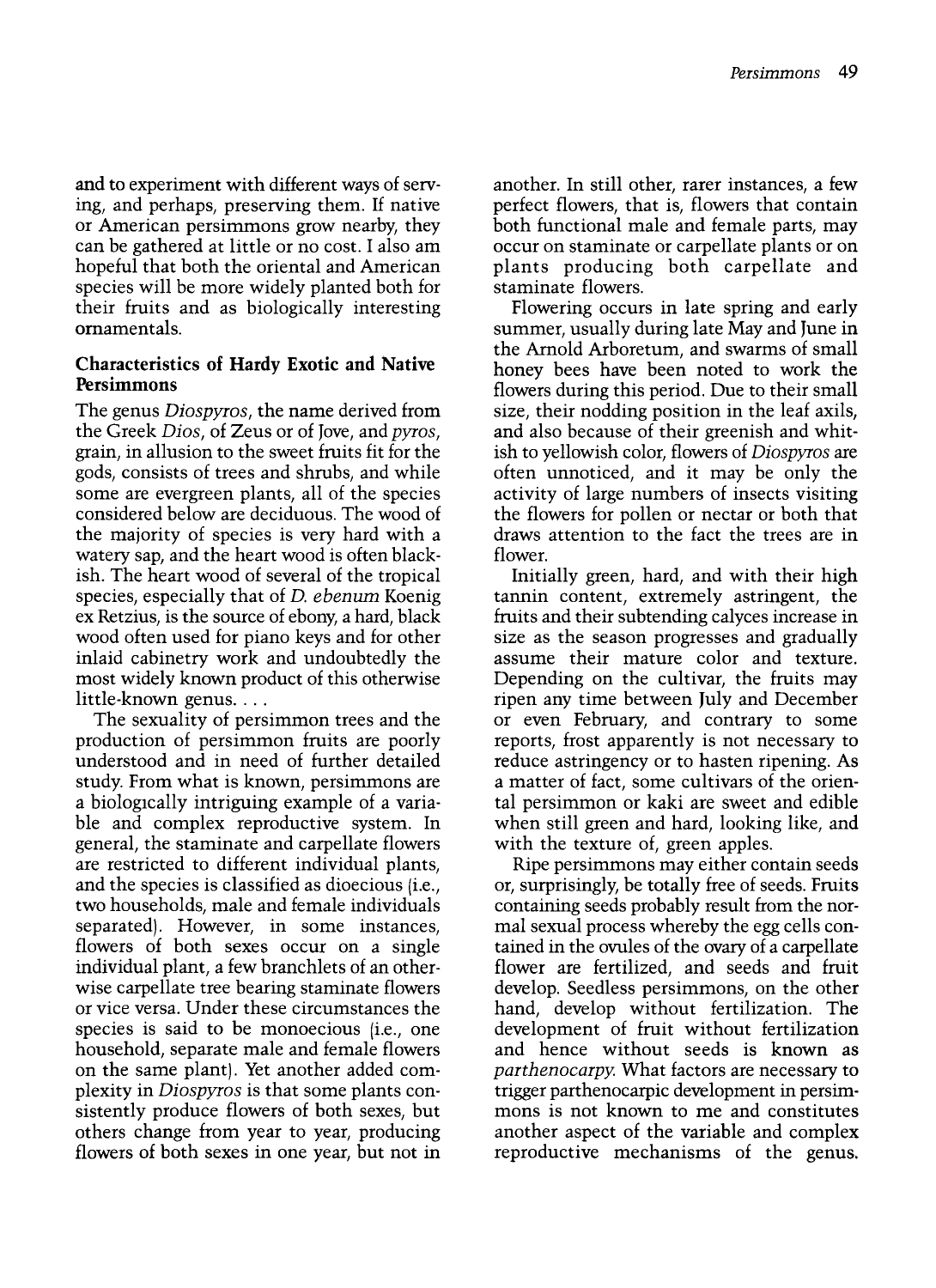Moreover, circumstantial evidence involving a presumably totally carpellate tree of Diospyros virginiana in the Arnold Arboretum that regularly produces seed-filled fruits, yet is a considerable distance from the nearest staminate tree, suggests the possibility that some seeded fruits also may be produced without pollination and fertilization. The latter type of asexual seed production, termed apomixis, is known in some plant families, but has not been documented in Diospyros or the Ebenaceae. It might explain some of the variability of some species of Diospyros, including the kaki, and help in interpreting taxonomic complexities of the genus.

The species of *Diospyros* known to me to be cultivated in cool-temperate regions of eastern North America are discussed individually below....

1. Diospyros virginiana Linnaeus, Sp. P1.2: 1057. 1753. The American persimmon, common persimmon, simmon, or possum wood, is native to a wide area of the eastern United States, from southern New England and Long Island south to southern Florida, and westward into eastern Iowa, Kansas, Oklahoma, and eastern Texas. Infrequent in southern New England, it reaches the northernmost limit of its natural distribution at Lighthouse Point in New Haven, Connecticut, but it is hardy further north and can be cultivated successfully throughout USDA Zones 5a and 5b. Common south of New England both east and west of the Allegheny Mountains, Diospyros virginiana is particularly plentiful in the southeastern states where it often invades fallow fields and forms dense thickets along roadsides, spreading by means of black, fleshy, stoloniferous roots. The trees usually grow in sandy, well-drained soils, but also occur in rich, wet soils of bottomland forests.

An extremely variable species over its wide range, the American persimmon occasionally develops a shrublike habit, but generally is a small tree to 10 or 15 meters, rarely to 35 meters, often with spreading and pendulous branches. The bark, hard and of a brownish or blackish color, is irregularly and deeply fissured into small, blocklike plates, and resembles that of the flowering dogwood, Cornus florida L....

The fruits of the American persimmon vary in size from that of a small cherry to that of a large plum about 4 centimeters in diameter, and in color from orangish to pinkish-yellow, often with a grayish bloom when ripe, to dark purple or bluish-black in f. atra Sargent. The fruits are an important food to many forms of wildlife, and opossums, raccoons, and squirrels often strip the trees of any fruits remaining on the branchlets during the winter months. The fruits also were important food items to the Indians of eastern North America as well as to the first European settlers and explorers. Easily grown from seed, American persimmons were sent back to England and established in English gardens some time before 1629.

The Spanish explorer Don Fernando de Soto learned of the food value of the persimmon from the Indians of Florida in 1539 and probably was the first European to write about the fruit. In the next century, Captain John Smith, among others, took an interest in the putchamins of the Indians, and likened them to medlars (Mespilus germanica L.), noting that "if it not be ripe it will drawe a mans mouth awrie with much torment; but when it is ripe, it is as delicious as an Apricock." The name putchamin, L. H. Bailey suggests, probably is a phonetic rendering of the Indian name for the plant.

Hedrick, in his History of Horticulture in America to 1860, states that "of the several plants used by the Indians, two, the persimmon and sassafras, were of importance to the [colonists] of Maryland and Virginia." Euroa persimmon or simmon beer and used the fermented juice to distill an apparently very good brandy. In Pennsylvania, Isaac Bartram mon wine. Persimmons also were eaten when ripe, or prepared in puddings, breads, or as preserves, while dried persimmons were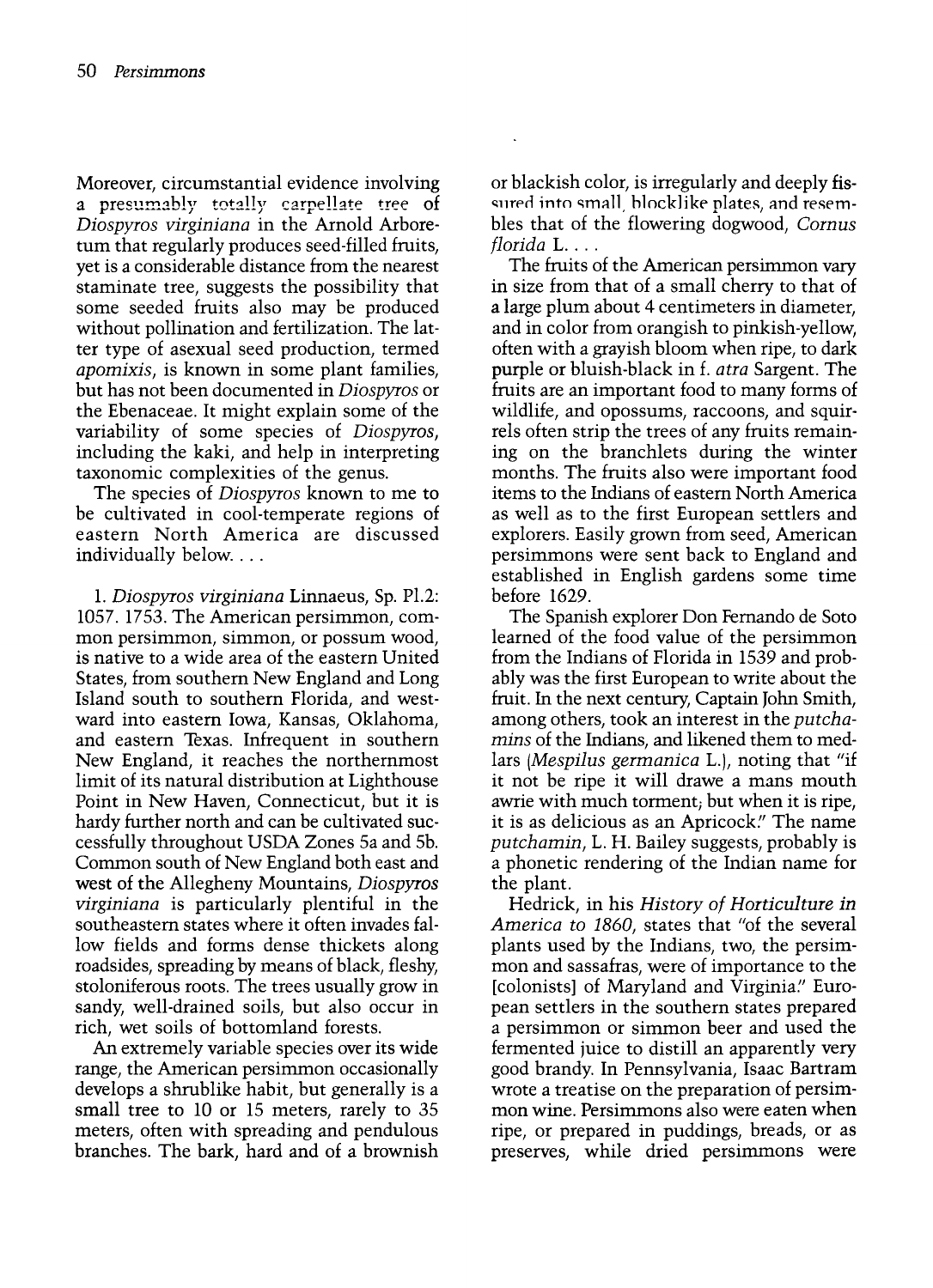

An old tree of Diospyros lotus, approximately 26 meters tall, growing at the base of Fei-Yueh-ling, Ching Chi Hsien, western Szechwan Province, China. Photo by E H Wilson, 1908. From the Archives of the Arnold Arboretum.

stored and eaten as we eat figs and dates. The wood of the common persimmon has been valued for its hardness and density and has been used locally for innumerable items; it once was preferred for shuttles over any other American wood.

During the 19th and early 20th centuries, considerable interest centered on the American persimmon as a potential orchard crop, and numerous cultivars, selected for fruit color, taste, size, and early maturation, were selected from wild populations and named.... While interest in cultivars of Diospyros virginiana has continued to the present day, primarily in the Midwest, to my knowledge American persimmons never have been grown successfully on a commercial scale. Undoubtedly, this in large part is due

to the fact that the American appetite for persimmons is limited, and the Californiaproduced oriental persimmons satisfy the current market demand. Nonetheless, local native and occasional cultivated trees help to satisfy those of us who enjoy our native persimmon...

2. Diospyros lotus Linnaeus. Sp. Pl. 2: 1057. 1753. The date plum, Diospyros lotus, is very similar to the American persimmon in its morphology and may be the closest living relative of our native species.... In the Old World, D. lotus is very widely distributed as a native, naturalized, or cultivated plant from southern Europe, the Caucasus, and Asia Minor eastward through the northwestern Himalayan region, and into China, Korea, and Japan. In cultivation since ancient times, the natural occurrence and original distribution of D. lotus no longer are possible to ascertain. In England and other areas of northern Europe, the date plum has been cultivated as an ornamental since the 16th century. In North America, the date plum is hardy at least as far north as the Boston area. It probably was introduced into North America when seeds were received at the Arnold Arboretum in 1884 from the Imperial Botanical Garden at St. Petersburg.

A small tree, usually with a rounded crown, that with age may attain 30 meters in height, Diospyros lotus is valued in Asia for its small, yellowish-brown to bluish-black fruits, which have a taste similar to dates and often are dried for winter consumption. The Chinese name for the species, Ghae tsao, signifies black date. The fruits attain a diameter of about 2 centimeters, and those I have examined or eaten always have been almost completely filled with brown, oblong, and flattened seeds. F. N. Meyer, a plant collector for the USDA, reported a seedless type from China. The date plum is especially valued in eastern Asia as an understock onto which scions of the oriental persimmon are grafted.

Diospyros lotus grows, either as a native or naturalized plant, in rocky, protected ravines,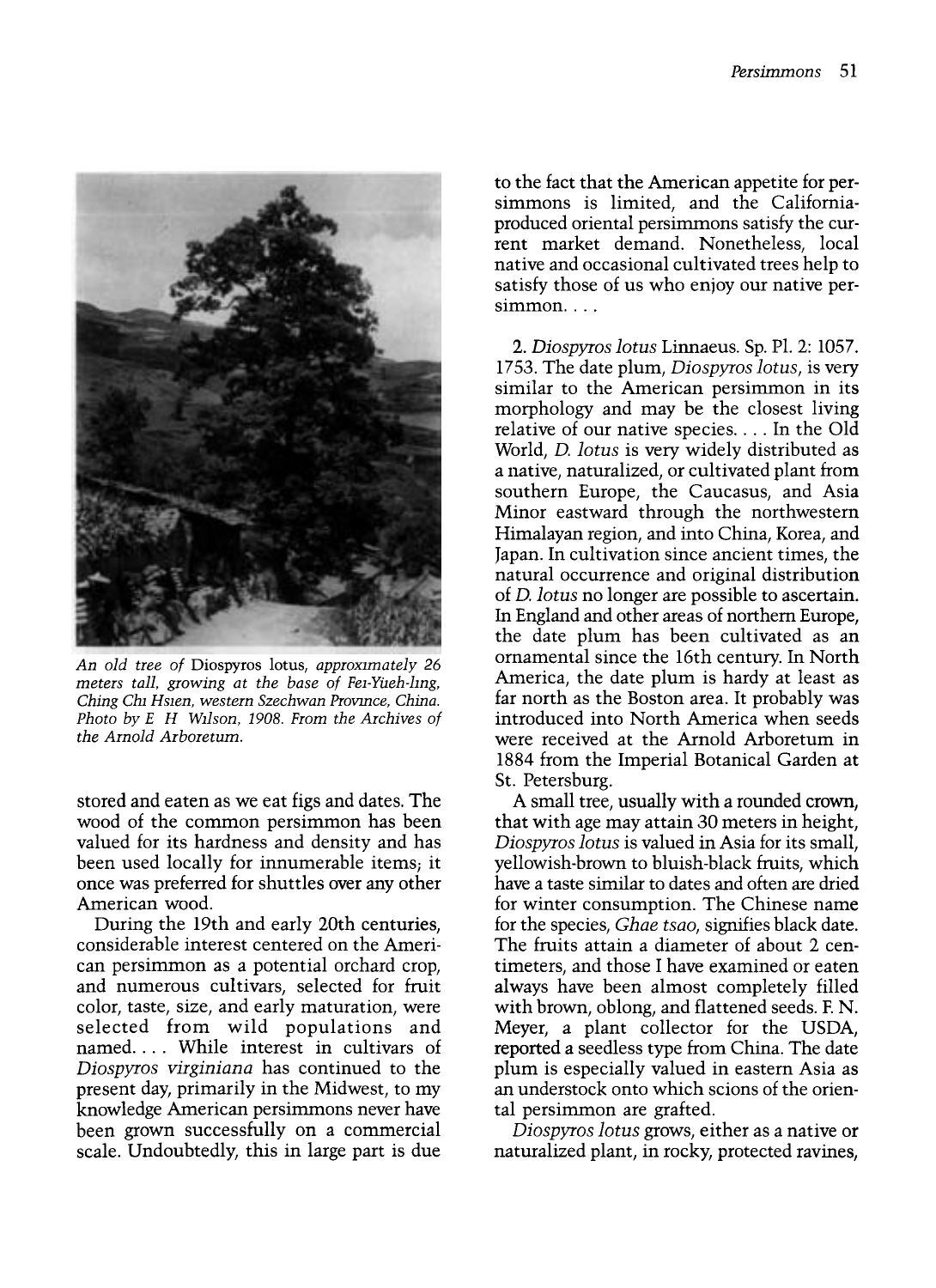along mountain streams, and on rocky slopes. In Japan I saw a fruiting and healthy-appearing tree growing from a crevice in a rock outcrop on the Pacific Ocean beach at Matsushima. The date plum may prove of value as a small ornamental tree in coastal areas where salt spray limits the effective use of other ornamental species.

3. Diospyros kaki Linnaeus f., Suppl. Pl. 439. 1781. The kaki, Chinese persimmon, Japanese persimmon, or oriental persimmon, with fruits sometimes the size of large tomatoes, is the persimmon that occasionally appears in American markets and abounds in markets in Japan, Korea, and China during the late summer and fall and into winter. Like the date plum, kakis have been cultivated for such an extended period of time that the natural species range has become totally obliterated. Grubov, a Russian botanist, has suggested that the wild progenitor of the cultivated forms was native to northern China, while Rehder and Wilson in Plantae Wilsonae (1916) state that Diospyros kaki var. sylvestris Makino, the reputed wild form of the kaki, with smaller, yellow, and often hairy fruits, is "abundant in the mountains of central and western China up to 4000 feet altitude, where it forms a large tree 50 or 60 feet tall." ...

That selection for differing fruit types has occurred is evidenced by the upwards of a thousand cultivars or forms of the kaki that are cultivated in Asia and maintained by ringbudding or grafting, primarily on date plum rootstock. Ranging in size from about 2 centimeters in diameter, the size of a small plum, to about 8 centimeters in diameter with a weight of over a pound, kakis can be astringent or sweet, seedless or seeded, and conical, round, flattened, or almost cubical in shape, and some cultivars have longitudinal or horizontal ridges or furrows. The 'Tamopan' or grindstone persimmon is one of the bizarre forms, with an equatorial to near basal furrow, while the more regular, oblong-conical fruits of 'Hachiya' with rounded apices terminating in small, black, stylar scars, are probably the



Cords of peeled persimmons (Diospyros kaki) hung up to dry in the village of Siku, Kansu Province, China, where the local name, Fang sze tze, signifies "square persimmon." Photo byE N. Meyer, 1914. From the Archives of the Arnold Arboretum.

most common kaki in American produce markets.

As noted previously, the astringency of persimmons is a variable character caused by tannins that, depending upon the cultivar, may or may not be present when the fruits are green and hard. Some forms never lose their astringency, even when soft. The tanninbearing cells are scattered in strands through out the flesh of the fruit, and the tannin is associated with a mucilage-like carbohydrate that coagulates and "absorbs" the tannin during ripening. Oxidation of the absorbed tannin causes the tannin-filled cells to turn red in some cultivars; the strands of cells are then easily distinguished. Kaki fruits are also very high in vitamin C and sugar content (glucose ca. 18 percent), the latter a variable character, like astringency, but have relatively low percentages of protein and fat. In Japan, hard, astringent persimmons were sometimes placed in used sake casks or tubs to ripen, and these "tub persimmons" which absorbed the flavor and perfume of the sake, were considered a delicacy. However, the Japanese appar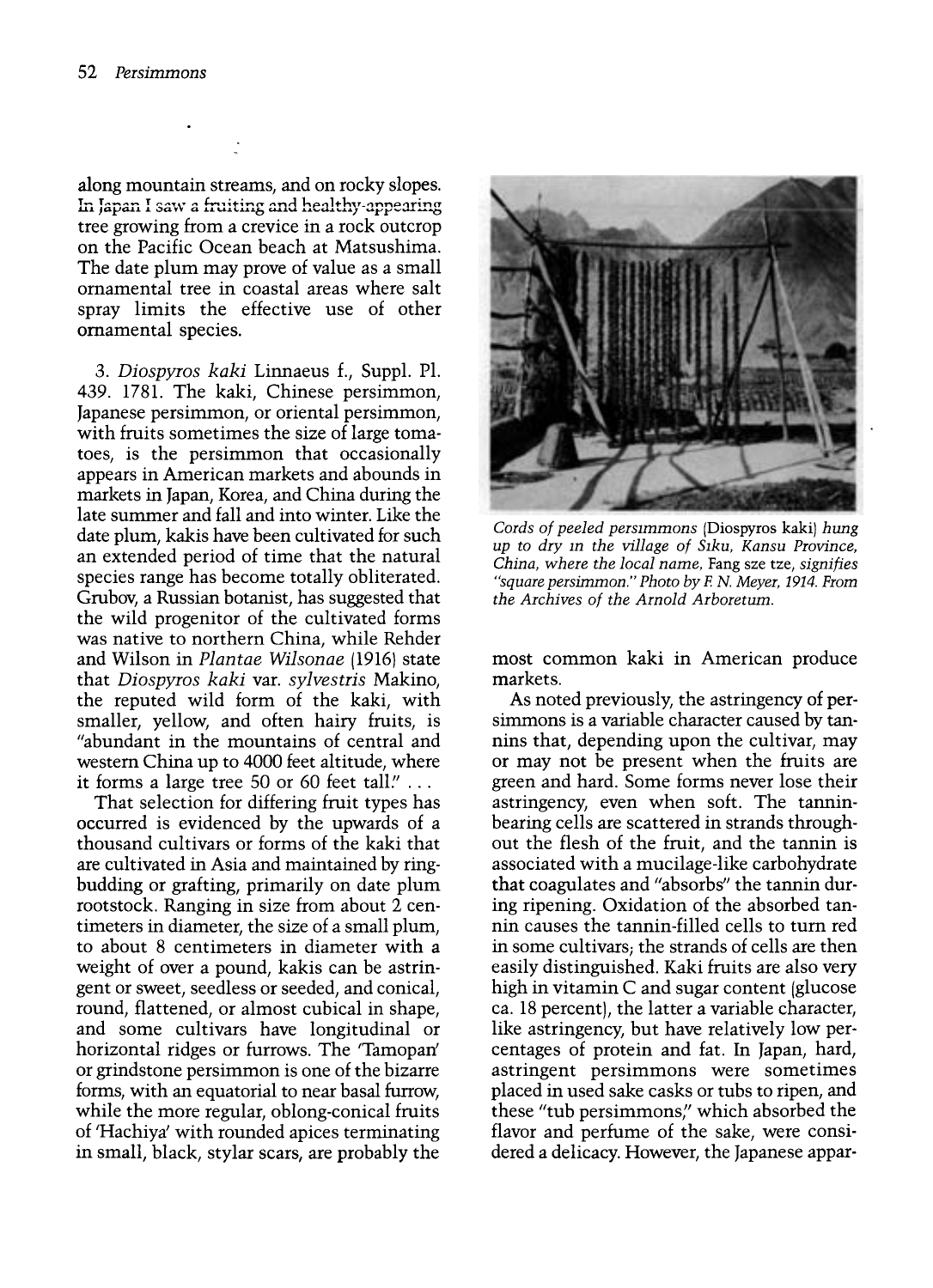ently often ate the hard, unripened fruit, a fact that prompted Charles Sargent to observe that the kaki was "consumed in immense quantities by the Japanese, who eat it, as they do all their fruits, before it is ripe, and while it has the texture and consistency of a pavingstone."

Unlike Americans, who regard the kaki as a fresh fruit to be eaten when ripe or, more rarely, frozen for later use, the peoples of eastern Asia for centuries have dried the fruits for storage and use during the winter and early spring months. The persimmons, either whole or sliced, and occasionally skinned, are dried in the sun until their flesh attains the consistency of a dried fig. I have seen sliced persimmons drying on wooden platforms on rooftops in Korea, while a photograph taken by Frank N. Meyer, Agricultural Explorer in China for the U.S. Department of Agriculture early in this century, shows the fruits strung on stout cords and suspended from a simple scaffold to dry in the sun and wind.... Meyer's photographs also document another way in which the persimmon is used. In certain areas of China, the sugar, which collects on the cut surfaces of the dried kakis, is compacted into thin, round cakes or loaves and then pressed into molds to produce ornamented tablets. The Chinese characters on the surface of the tablets photographed by Meyer signify "double happiness"; couples engaged to be married often present these tablets to friends from whom they have received wedding gifts. The tablets of sugar also are served as one of the eight comestibles offered with tea during the first course of traditional Chinese banquets.

The kaki is grown in Asia for more than its edible fruits. Numerous medicinal properties have been attributed to different parts of the plants. The green unripe fruits of what in China is known as the oil persimmon, Diospyros kaki var. sylvestris, the reputed wild form of the domesticated kakis, are used to make a varnish oil that renders hats and umbrellas waterproof. In Japan, Shibu, a highly astringent, milky, light or dark gray fluid rich in tannin, is prepared from unripe kakis and date plums during the summer and is used to toughen paper, wood, and fishnets. It also is required in one stage of the complicated process of making fine Japanese lacquer work and in the preparation of sake and certain dyes.

Sir Joseph Banks, botanist on Captain James Cook's first voyage around the world, is credited with the introduction of Diospyros kaki into Europe, while the first trees of the kaki in North America probably were grown from seeds obtained in Japan by Commodore Perry in 1856. Likened by some to an apple or pear tree in size and shape, but with larger, lustrous green leaves that turn scarlet in the fall, when it is particularly handsome with its brilliant fruits, the kaki was considered by Sargent to be the most beautiful of any fruit tree of cold temperate climates. Knowing that the kaki is hardy in Peking, Sargent speculated that it would be hardy in New England "if plants of a northern race can be obtained." Unfortunately, kakis, even some grown from seed obtained near Peking, never have survived in the Arnold Arboretum for longer than a few growing seasons....

4. Diospyros texana Scheele, Linnaea 22:145. 1849. Unlike the carpellate flowers of the American persimmon, the date plum, and the kaki, carpellate flowers of the chapote, black persimmon, or Mexican persimmon lack sterile stamens or staminodia. Moreover, the flowers appear on the branchlets of the previous year's growth, and the anthers of the staminate flowers open by short, apical slits, while those of the other species dehisce by longitudinal slits that continue down the entire length of the anther. These differences help to distinguish Diospyros texana from the other species of the genus and were considered by John K. Small of enough significance to merit placing *D. texana* in a separate, monotypic genus, Brayodendron. However, most botanists have continued to regard the chapote as a unique species of Diospyros.

The chapote further differs from the other species discussed in this article in its shrubby,